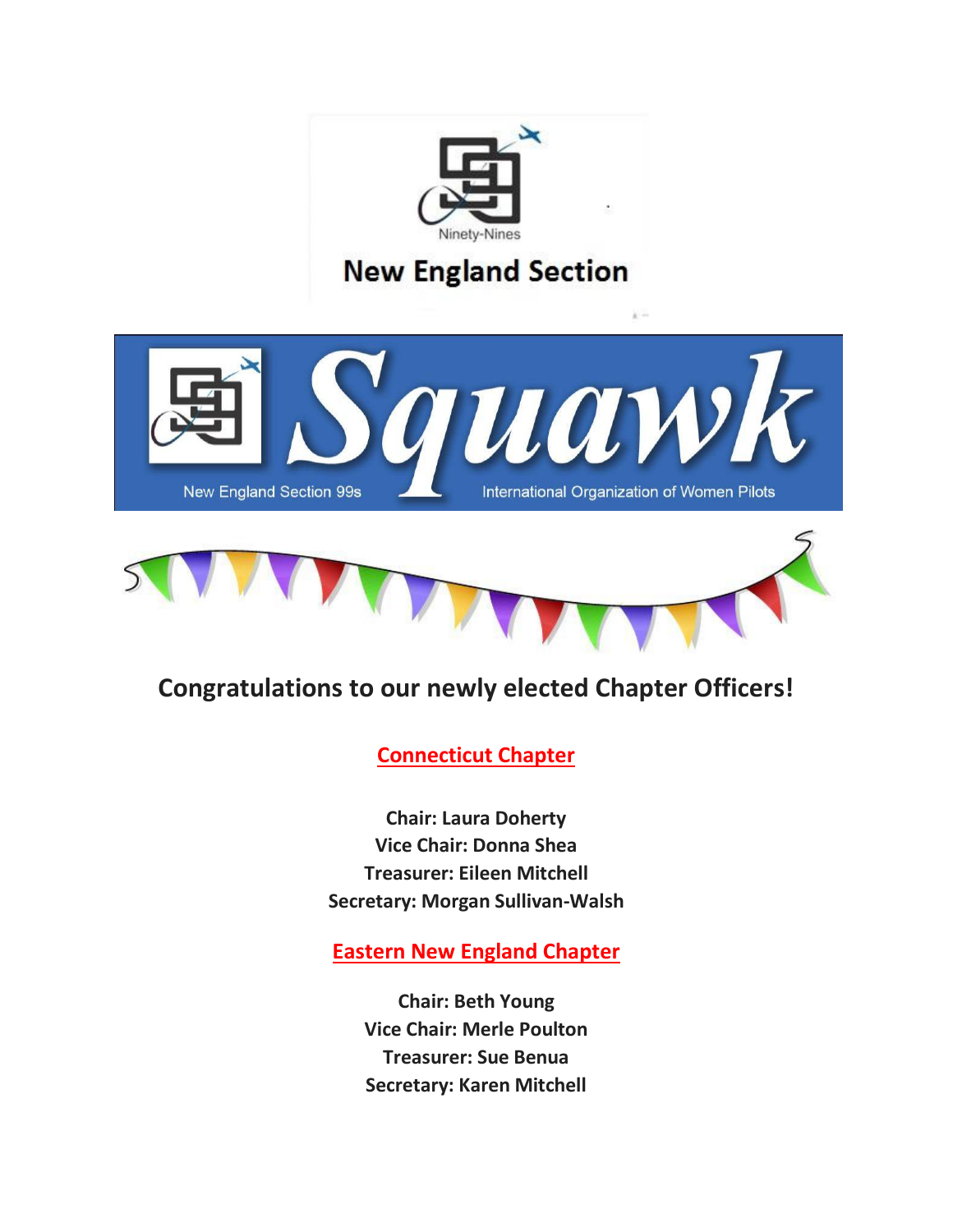**Katahdin Wings Chapter**

**Chair: Lindsey Kerr Vice Chair: Eva Murray Secretary: Twyla Rogers Treasurer: Lori Plourd**



## **Connecticut Chapter Airmarking**

**The CT Chapter is looking forward to continuing a Ninety-Nines tradition by painting a "new" Compass Rose at KMMK (Meriden Markham Airport) on Saturday, June 25th . Raindate is Sunday, June 26th.**

**We are looking for volunteers throughout the day to help with the project. Even an hour or two would be a great help if you are unable to spend the day. Family, friends and fellow pilots are welcome to participate.** 

**Lunch will be provided by the airport. The airport will remain open if you are able to fly-in for the day (we'll need some aerial shots as well) .**

**You will find more information and details on how to volunteer by viewing the attached compass rose flyer.**

**We hope you can join us and make your mark at Meriden Markham Airport!** 

**Thank you,** *Constance Castillo,* **Airport Manager**